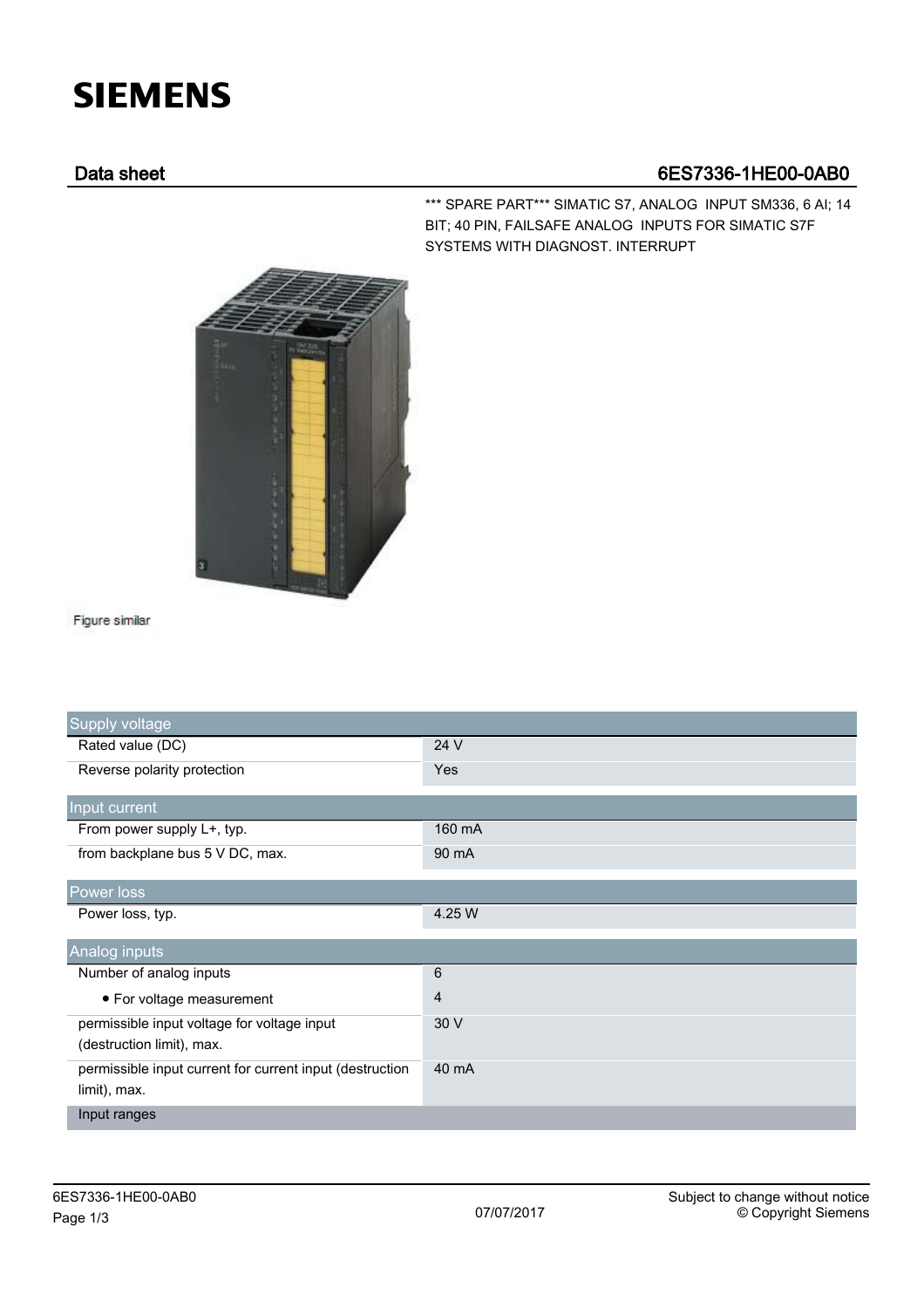| • Voltage                                              | Yes                                   |
|--------------------------------------------------------|---------------------------------------|
| • Current                                              | Yes                                   |
| Input ranges (rated values), voltages                  |                                       |
| $\bullet$ 0 to +10 V                                   | Yes                                   |
| • Input resistance (0 to 10 V)                         | 59 k $\Omega$                         |
| Input ranges (rated values), currents                  |                                       |
| $\bullet$ 0 to 20 mA                                   | Yes                                   |
| • Input resistance (0 to 20 mA)                        | 107 $\Omega$                          |
| $\bullet$ 4 mA to 20 mA                                | Yes                                   |
| • Input resistance (4 mA to 20 mA)                     | 107 $\Omega$                          |
| Cable length                                           |                                       |
| • shielded, max.                                       | 200 m                                 |
| Analog value generation for the inputs                 |                                       |
| Integration and conversion time/resolution per channel |                                       |
| • Resolution with overrange (bit including sign),      | 14 bit                                |
| max.                                                   |                                       |
| • Integration time (ms)                                | 20 ms (at 50 Hz); 16.66 ms (at 60 Hz) |
| • Interference voltage suppression for                 | 38 dB                                 |
| interference frequency f1 in Hz                        |                                       |
| Encoder                                                |                                       |
|                                                        |                                       |
| Connection of signal encoders                          |                                       |
| • for current measurement as 2-wire transducer         | Yes                                   |
| • for current measurement as 4-wire transducer         | Yes                                   |
| Errors/accuracies                                      |                                       |
| Operational error limit in overall temperature range   |                                       |
| • Voltage, relative to input range, (+/-)              | 0.48%                                 |
| Current, relative to input range, (+/-)                | 0.48 %                                |
| Basic error limit (operational limit at 25 °C)         |                                       |
| • Voltage, relative to input range, (+/-)              | 0.4%                                  |
| • Current, relative to input range, (+/-)              | 0.4%                                  |
| Interrupts/diagnostics/status information              |                                       |
| Diagnostic functions                                   | Yes                                   |
| Alarms                                                 |                                       |
| · Diagnostic alarm                                     | Yes; Parameterizable                  |
| Diagnostic messages                                    |                                       |
| · Diagnostic information readable                      | Yes                                   |
| Diagnostics indication LED                             |                                       |
| • Fail-safe operation                                  | Yes                                   |
| • Group error SF (red)                                 | Yes                                   |